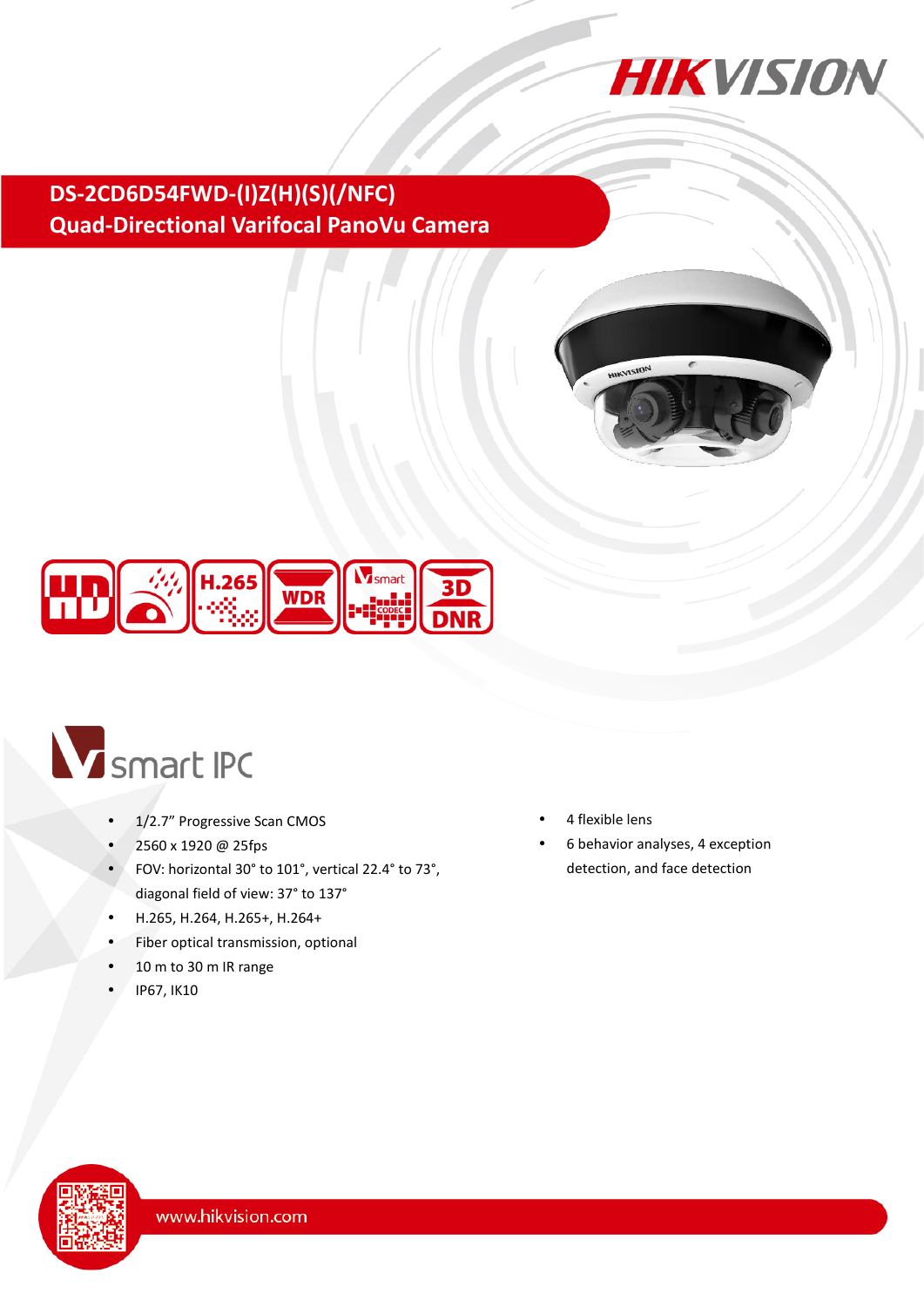

# **Specifications**

Y

| Camera                         |              |                                                                                                                                                              |  |  |
|--------------------------------|--------------|--------------------------------------------------------------------------------------------------------------------------------------------------------------|--|--|
| Image Sensor                   |              | 1/2.7" Progressive Scan CMOS                                                                                                                                 |  |  |
| Min. Illumination              |              | Color: 0.006 Lux @ (F1.2, AGC ON), 0.010 Lux @ (F1.6, AGC ON)<br>B/W: 0.002 Lux @ (F1.2, AGC ON); 0.003 Lux @ (F1.6, AGC ON)<br>0 Lux with IR on             |  |  |
| Shutter Speed                  |              | $1 s - 1/100,000 s$                                                                                                                                          |  |  |
| Auto-iris                      |              | No                                                                                                                                                           |  |  |
| Day & Night                    |              | IR Cut Filter                                                                                                                                                |  |  |
| <b>Digital Noise Reduction</b> |              | 3D DNR                                                                                                                                                       |  |  |
| <b>WDR</b>                     |              | 120 dB                                                                                                                                                       |  |  |
| 3-Axis Adjustment              |              | Four flexible lens in one track, slide range: -180° to 180°, tilt: 0° to 135°, rotate: 0° to 355°                                                            |  |  |
| Lens                           |              |                                                                                                                                                              |  |  |
| Focal length                   |              | 2.8mm to 12mm                                                                                                                                                |  |  |
| Aperture                       |              | F <sub>1.6</sub>                                                                                                                                             |  |  |
| <b>FOV</b>                     |              | Horizontal field of view: 30° to 101°                                                                                                                        |  |  |
|                                |              | Vertical field of view: 22.4° to 73°                                                                                                                         |  |  |
|                                |              | Diagonal field of view: 37° to 137°                                                                                                                          |  |  |
| Lens Mount<br>$\Phi$ 14        |              |                                                                                                                                                              |  |  |
| <b>IR</b>                      |              |                                                                                                                                                              |  |  |
| IR Range                       |              | 10 m to 30 m                                                                                                                                                 |  |  |
| Wavelength                     |              | 850 nm                                                                                                                                                       |  |  |
| <b>Compression Standard</b>    |              |                                                                                                                                                              |  |  |
| Video Compression              |              | Main stream: H.265+/H.265/H.264+/H.264<br>Sub stream: H.265/H.264/MJPEG<br>Third stream: H.265/H.264                                                         |  |  |
| H.264 Type                     |              | Baseline Profile/Main Profile/High Profile                                                                                                                   |  |  |
| $H.264+$                       |              | Yes                                                                                                                                                          |  |  |
| H.265 Type                     |              | Main Profile                                                                                                                                                 |  |  |
| $H.265+$                       |              | Yes                                                                                                                                                          |  |  |
| Video Bit Rate                 |              | 32 Kbps to 16 Mbps                                                                                                                                           |  |  |
| Audio Compression              |              | G.711/G.722.1/G.726/MP2L2/PCM                                                                                                                                |  |  |
| Audio Bit Rate                 |              | 64Kbps(G.711)/16Kbps(G.722.1)/16Kbps(G.726)/32-192Kbps(MP2L2)                                                                                                |  |  |
| <b>Smart Feature-set</b>       |              |                                                                                                                                                              |  |  |
| <b>Behavior Analysis</b>       |              | Line crossing detection, intrusion detection, region entrance detection, region exiting detection,<br>unattended baggage detection, object removal detection |  |  |
| <b>Exception Detection</b>     |              | Audio exception detection, scene change detection, defocus detection                                                                                         |  |  |
| <b>Face Detection</b>          |              | Yes                                                                                                                                                          |  |  |
| Region of Interest             |              | Support 4 fixed region for each stream                                                                                                                       |  |  |
| <b>Image</b>                   |              |                                                                                                                                                              |  |  |
| Max. Resolution                |              | 2560 x 1920                                                                                                                                                  |  |  |
| Original Image                 | Main stream  | 50Hz: 25fps (2560 × 1920, 2048 × 1536, 1920 × 1080, 1280 × 720)<br>60Hz: 24fps (2560 × 1920, 2048 × 1536, 1920 x 1080,1280 x 720)                            |  |  |
|                                | Sub-stream   | 50Hz: 25fps (704 $\times$ 576, 640 $\times$ 480)<br>60Hz: 24fps (704 $\times$ 480, 640 $\times$ 480)                                                         |  |  |
|                                | Third stream | 50Hz: 6fps (1920 × 1080, 1280 × 720, 704 × 576, 640 × 480)                                                                                                   |  |  |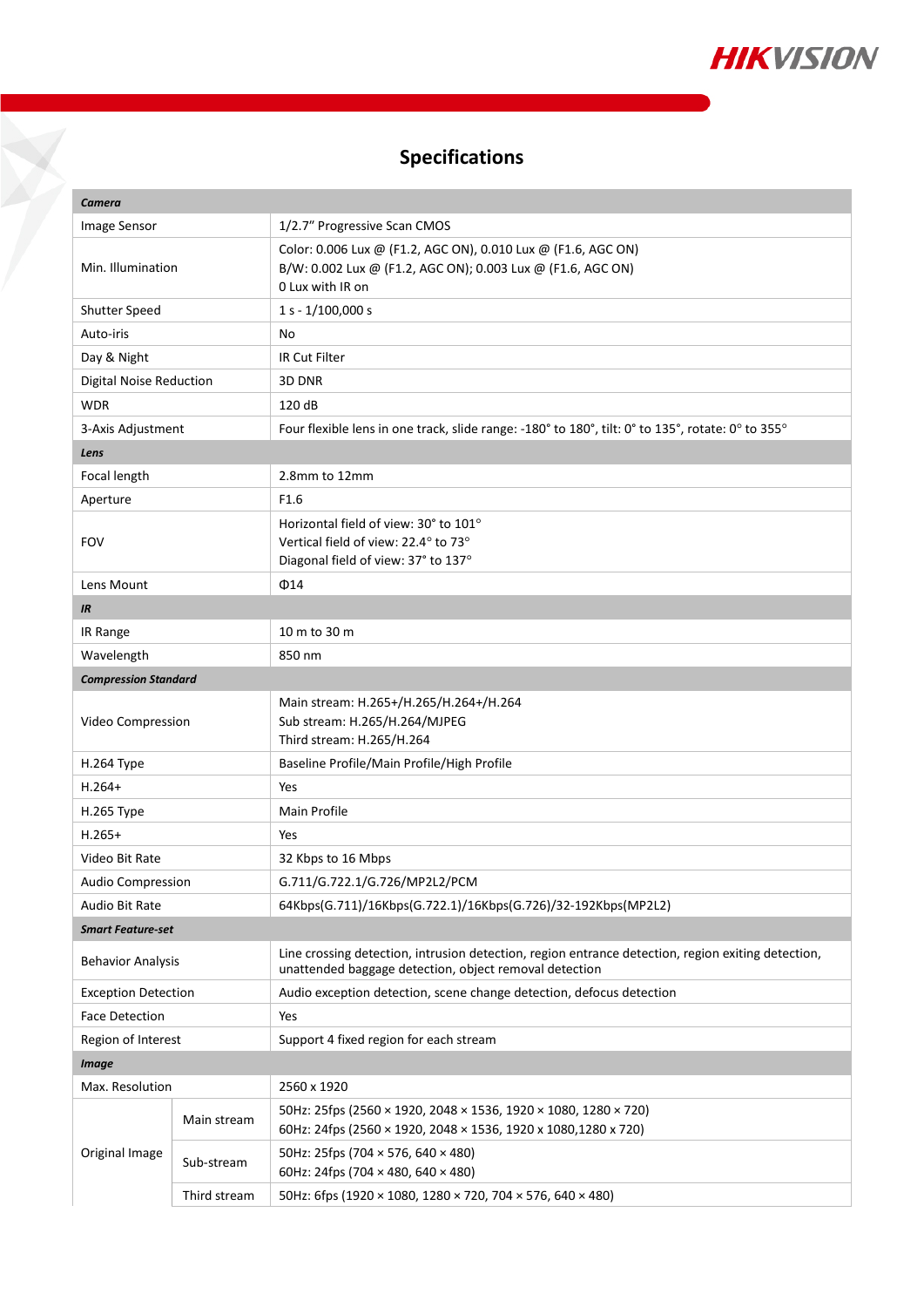

|                                    | 60Hz: 8fps (1920 × 1080, 1280 × 720, 704 × 480, 640 × 480)                                                                                          |  |  |  |
|------------------------------------|-----------------------------------------------------------------------------------------------------------------------------------------------------|--|--|--|
| Image Enhancement                  | BLC, 3D DNR, EIS                                                                                                                                    |  |  |  |
| <b>Image Setting</b>               | Rotate mode, saturation, brightness, contrast, sharpness, and white balance are adjustable by<br>client software or web browser                     |  |  |  |
| <b>SVC</b>                         | Support                                                                                                                                             |  |  |  |
| Day/Night Switch                   | Day/Night/Auto/Schedule/Triggered by Alarm In (-S)                                                                                                  |  |  |  |
| Picture Overlay                    | LOGO picture can be overlaid on video with 128 x 128 24bit bmp format                                                                               |  |  |  |
| <b>Network</b>                     |                                                                                                                                                     |  |  |  |
| Network Storage                    | Support Micro SD/SDHC/SDXC card (128G), local storage and NAS (NFS, SMB/CIFS), ANR                                                                  |  |  |  |
| Alarm Trigger                      | Motion detection, video tampering alarm, network disconnected, IP address conflict, illegal login,<br>HDD full, HDD error                           |  |  |  |
| Protocols                          | TCP/IP, ICMP, HTTP, HTTPS, FTP, DHCP, DNS, DDNS, RTP, RTSP, RTCP, PPPOE, NTP, UPnP, SMTP, SNMP,<br>IGMP, 802.1X, QoS, IPv6, UDP                     |  |  |  |
| <b>General Function</b>            | One-key reset, anti-flicker, mirror, heartbeat, password protection, privacy mask, watermark, IP<br>address filter                                  |  |  |  |
| API                                | ONVIF (PROFILE S, PROFILE G), ISAPI                                                                                                                 |  |  |  |
| Simultaneous Live View             | Up to 20 channels                                                                                                                                   |  |  |  |
| User/Host                          | Up to 32 users<br>3 levels: Administrator, Operator and User                                                                                        |  |  |  |
| Client                             | iVMS-4200                                                                                                                                           |  |  |  |
| Web Browser                        | IE8+, Chrome31-44, Firefox 30.0 - 51                                                                                                                |  |  |  |
| <b>Interface</b>                   |                                                                                                                                                     |  |  |  |
| Audio (-S)                         | 1-ch 3.5 mm input (line in), 1-ch 3.5mm output, dual-track, stereo                                                                                  |  |  |  |
| <b>Communication Interface</b>     | 1 RJ45 10M/100M/1000M Ethernet port<br>1 RS-485 interface (-S)<br>1 1000M FC fiber optical interface (-/NFC)                                        |  |  |  |
| Alarm (-S)                         | 2 inputs, 2 outputs (up to 24 VD, 1A or 110 VAC, 500mA)                                                                                             |  |  |  |
| On-board storage                   | Built-in Micro SD/SDHC/SDXC slot, up to 128 GB                                                                                                      |  |  |  |
| <b>Reset Button</b>                | Yes                                                                                                                                                 |  |  |  |
| <b>Audio</b>                       |                                                                                                                                                     |  |  |  |
| <b>Environment Noise Filtering</b> | Support                                                                                                                                             |  |  |  |
| Audio Sampling Rate                | 8 kHz/16 kHz/32 kHz/44.1 kHz/48 kHz                                                                                                                 |  |  |  |
| <b>Fiber Optical</b>               |                                                                                                                                                     |  |  |  |
| Interface Type                     | FC interface                                                                                                                                        |  |  |  |
| Optical Type                       | Single mode, single fiber                                                                                                                           |  |  |  |
| Input/output Wavelength            | Tx1310nm/1.25G, Rx1550nm/1.25G                                                                                                                      |  |  |  |
| <b>Transmission Distance</b>       | 20 km                                                                                                                                               |  |  |  |
| <b>General</b>                     |                                                                                                                                                     |  |  |  |
| <b>Firmware Version</b>            | 5.5.30                                                                                                                                              |  |  |  |
| <b>Operating Conditions</b>        | -30 °C to 60 °C (-22 °F to 140 °F). -H: -40 °C to 60 °C (-40 °F to 140 °F)<br>Humidity 95% or less (non-condensing)                                 |  |  |  |
| Power Supply                       | 12 VDC ± 20%, 24 VAC ± 20% (for customization), three-core terminal block,<br>-IZ,-IZS/NFC,-IZHS/NFC: Hi-PoE: 42.5 VDC to 57 VDC, -Z: PoE (802.3at) |  |  |  |
| Power Consumption and              | 12 VDC ± 20%: max. 28 W/2.3 A<br>24 VAC $\pm$ 20%, max. 50 to 60 Hz/2.5 A (for customization)                                                       |  |  |  |
| Current                            | -IZ,-IZS/NFC,-IZHS/NFC: Hi-PoE: 42.5 VDC to 57 VDC, max. 34W/0.9 A to 0.6 A<br>-Z: PoE (802.3at): 42.5 VDC to 57 VDC, max. 17W                      |  |  |  |
| <b>Protection Level</b>            | IP67, IK10                                                                                                                                          |  |  |  |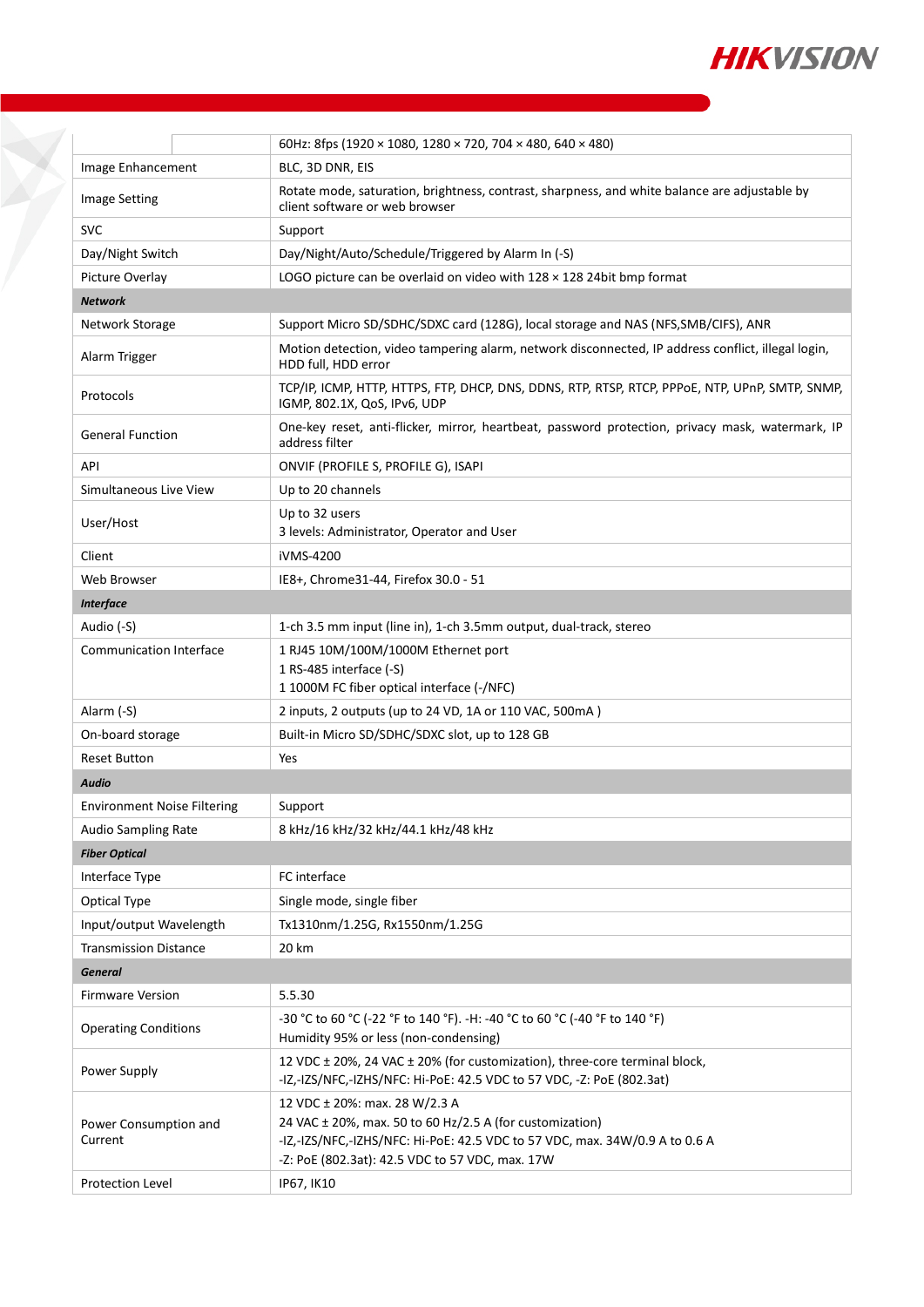

| Material   | Aluminum alloy, engineering plastics                                                                                            |
|------------|---------------------------------------------------------------------------------------------------------------------------------|
| Dimensions | Camera: $\emptyset$ 290 × 145.5 mm ( $\emptyset$ 11.42" × 5.73")<br>Package: 453 mm × 393 mm × 385 mm (17.8" × 15.47" × 15.16") |
| Weight     | Camera: Approx. 4.7 kg (10.3 lb.)<br>With package: Approx. 7.7 kg (16.8 lb.)                                                    |

*\*The VCA function can be enabled for any channel separately, or for both Camera 01 and Camera 03, or Camera 02 and Camera 04.*

### **Available Models**

DS-2CD6D54FWD-Z DS-2CD6D54FWD-IZ DS-2CD6D54FWD-IZHS/NFC

*-I: IR supported*

*-H: heater supported, start-up in -40°C*

*-S: 1 audio input (line in), 1 audio output, 2 alarm input and 2 alarm output, and 1 RS-485 interface -/NFC: fiber optical transmission supported*

### **Dimensions**